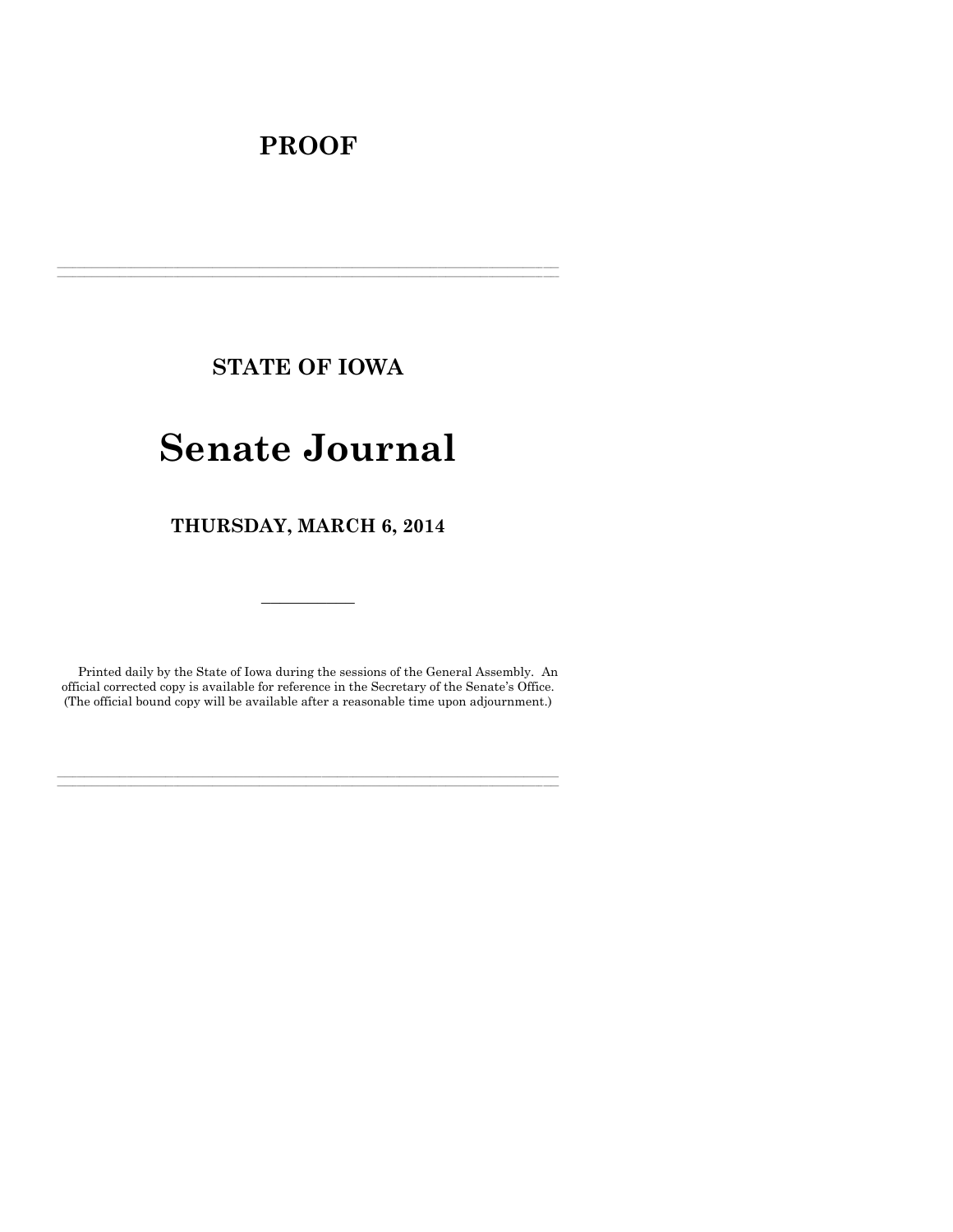## **JOURNAL OF THE SENATE**

 $\frac{1}{2}$ 

FIFTY-THIRD CALENDAR DAY THIRTY-SECOND SESSION DAY

Senate Chamber Des Moines, Iowa, Thursday, March 6, 2014

The Senate met in regular session at 9:03 a.m., President Jochum presiding.

Prayer was offered by Bishop Richard Pates of the Des Moines Diocese of the Catholic Church in Des Moines, Iowa. He was the guest of Senator Schneider.

## PLEDGE OF ALLEGIANCE

The Pledge of Allegiance was led by Senate Page Kassi Decuir.

The Journal of Wednesday, March 5, 2014, was approved.

## HOUSE MESSAGES RECEIVED AND CONSIDERED

The following messages were received from the Chief Clerk of the House:

MADAM PRESIDENT: I am directed to inform your honorable body that the House has on March 5, 2014, **passed** the following bills in which the concurrence of the House was asked:

**[Senate File 2169](http://coolice.legis.iowa.gov/Cool-ICE/default.asp?Category=billinfo&Service=Billbook&frame=1&GA=85&hbill=SF2169)**, a bill for an act relating to wills including witness testimony, distribution of property, and claims of personal representatives, and including retroactive and other applicability provisions.

**[Senate File 2240](http://coolice.legis.iowa.gov/Cool-ICE/default.asp?Category=billinfo&Service=Billbook&frame=1&GA=85&hbill=SF2240)**, a bill for an act relating to nonsubstantive code corrections.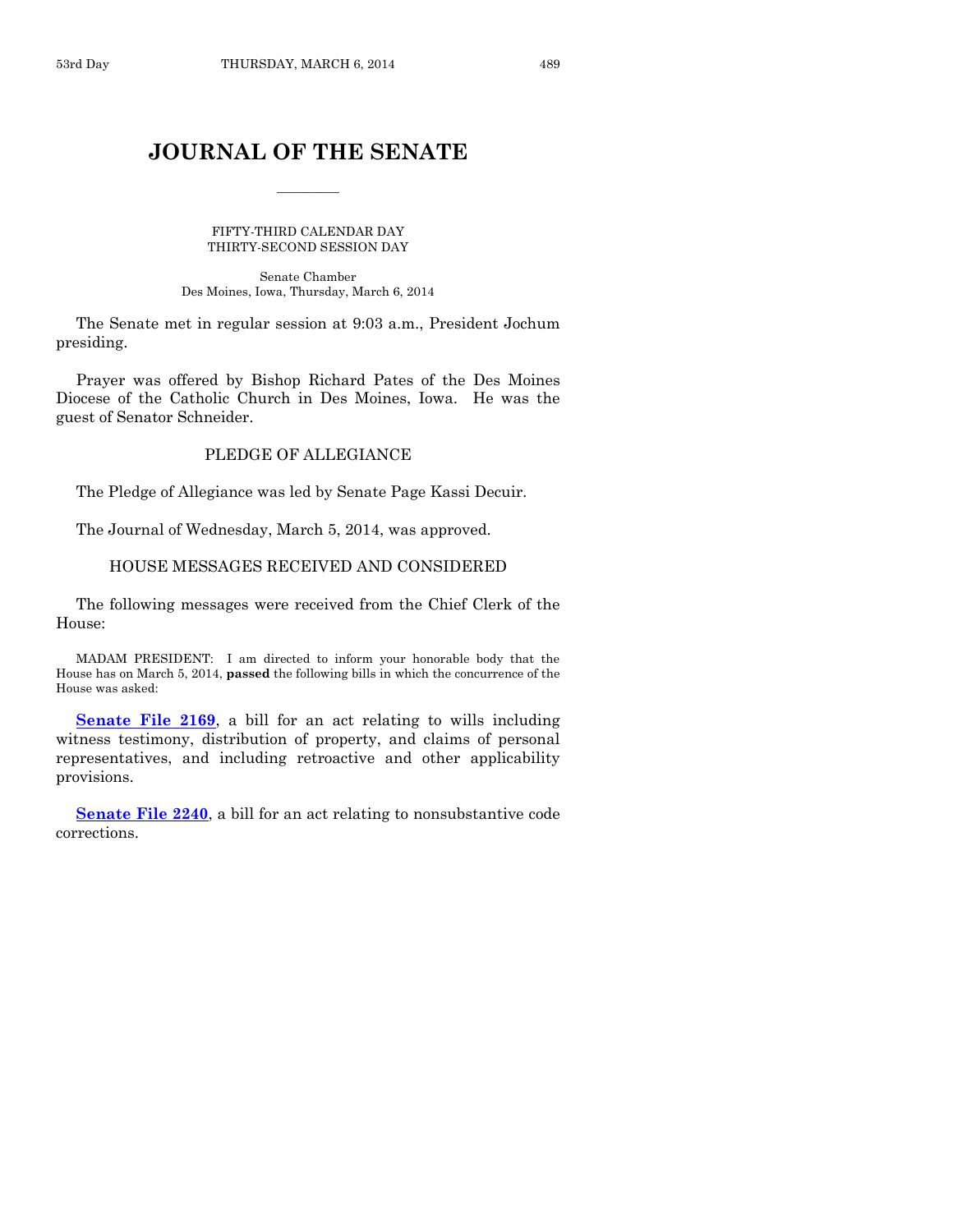ALSO: I am directed to inform your honorable body that the House has on March 5, 2014, **adopted** the conference committee report **and passed [House File 381](http://coolice.legis.iowa.gov/Cool-ICE/default.asp?Category=billinfo&Service=Billbook&frame=1&GA=85&hbill=HF381)**, a bill for an act concerning restrictions on dosage amounts for phenylbutazone in certain horse races.

ALSO: That the House has on March 5, 2014, **passed** the following bills in which the concurrence of the Senate is asked:

**[House File 2174](http://coolice.legis.iowa.gov/Cool-ICE/default.asp?Category=billinfo&Service=Billbook&frame=1&GA=85&hbill=HF2174)**, a bill for an act relating to strip searches at a county jail or municipal holding facility.

Read first time and referred to committee on **Judiciary**.

**[House File 2367](http://coolice.legis.iowa.gov/Cool-ICE/default.asp?Category=billinfo&Service=Billbook&frame=1&GA=85&hbill=HF2367)**, a bill for an act providing for certification requirements for persons actively involved in the operation of a commercial manure service.

Read first time and referred to committee on **Agriculture**.

**[House File 2376](http://coolice.legis.iowa.gov/Cool-ICE/default.asp?Category=billinfo&Service=Billbook&frame=1&GA=85&hbill=HF2376)**, a bill for an act requiring the development and use of a standard process and form for prior authorization of prescription drug benefits.

Read first time and referred to committee on **Commerce**.

**[House File 2378](http://coolice.legis.iowa.gov/Cool-ICE/default.asp?Category=billinfo&Service=Billbook&frame=1&GA=85&hbill=HF2378)**, a bill for an act relating to the requirements for psychologist licensing.

Read first time and referred to committee on **Human Resources**.

**[House File 2379](http://coolice.legis.iowa.gov/Cool-ICE/default.asp?Category=billinfo&Service=Billbook&frame=1&GA=85&hbill=HF2379)**, a bill for an act relating to crisis stabilization programs authorized by the department of human services.

Read first time and referred to committee on **Human Resources**.

**[House File 2382](http://coolice.legis.iowa.gov/Cool-ICE/default.asp?Category=billinfo&Service=Billbook&frame=1&GA=85&hbill=HF2382)**, a bill for an act concerning requirements for state purchasing from prison industries.

Read first time and referred to committee on **State Government**.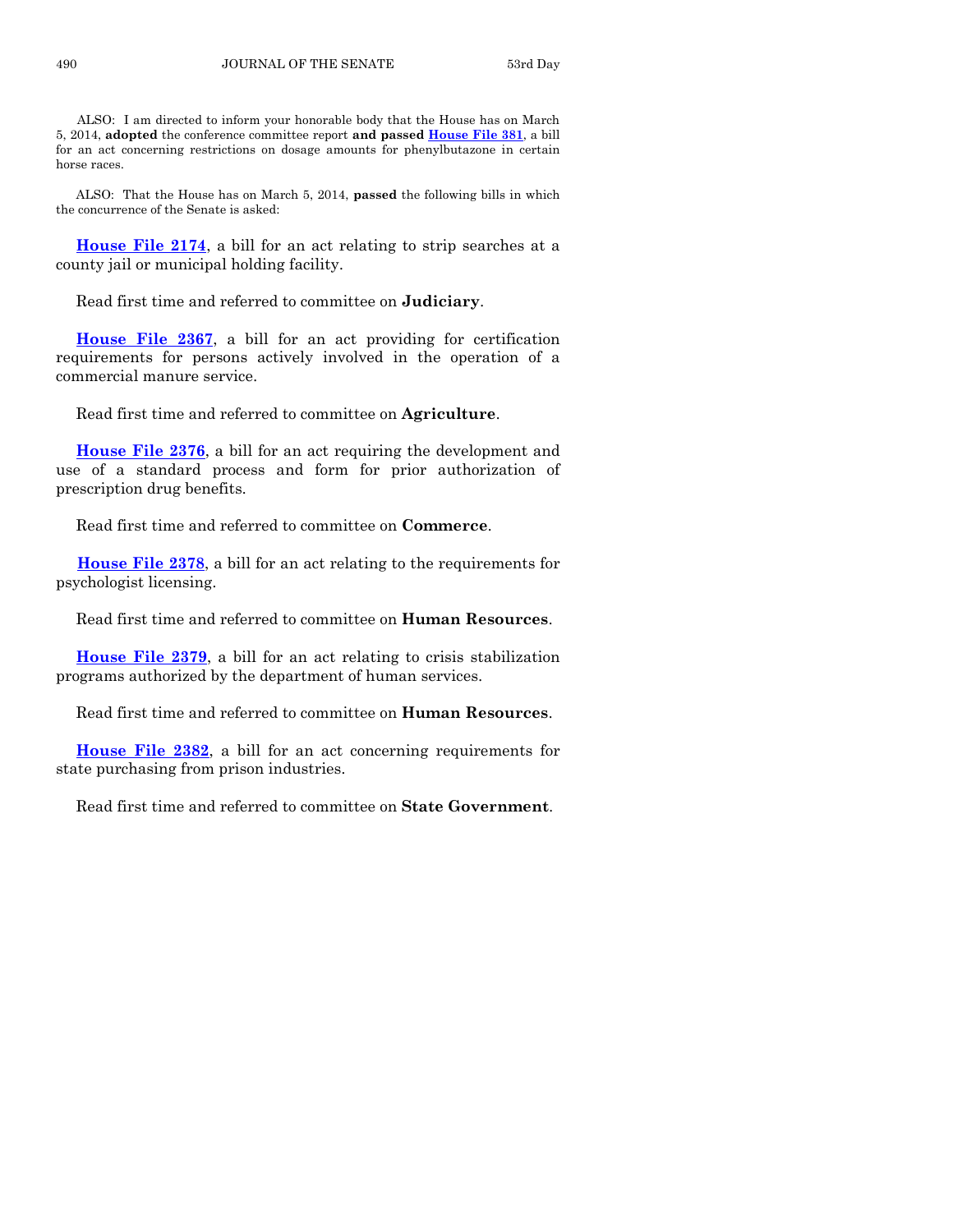**[House File 2387](http://coolice.legis.iowa.gov/Cool-ICE/default.asp?Category=billinfo&Service=Billbook&frame=1&GA=85&hbill=HF2387)**, a bill for an act providing for notice of garnishment and levy to a judgment debtor.

Read first time and referred to committee on **Judiciary**.

**[House File 2388](http://coolice.legis.iowa.gov/Cool-ICE/default.asp?Category=billinfo&Service=Billbook&frame=1&GA=85&hbill=HF2388)**, a bill for an act relating to continuity of learning for children receiving foster care services.

Read first time and referred to committee on **Education**.

**[House File 2389](http://coolice.legis.iowa.gov/Cool-ICE/default.asp?Category=billinfo&Service=Billbook&frame=1&GA=85&hbill=HF2389)**, a bill for an act relating to misconduct under the code of professional conduct and ethics of the board of educational examiners and making penalties applicable.

Read first time and referred to committee on **Education**.

**[House File 2395](http://coolice.legis.iowa.gov/Cool-ICE/default.asp?Category=billinfo&Service=Billbook&frame=1&GA=85&hbill=HF2395)**, a bill for an act relating to the operation of allterrain vehicles on highways, and making penalties applicable.

Read first time and attached to **companion [Senate File 2287](http://coolice.legis.iowa.gov/Cool-ICE/default.asp?Category=billinfo&Service=Billbook&frame=1&GA=85&hbill=SF2287)**.

**[House File 2397](http://coolice.legis.iowa.gov/Cool-ICE/default.asp?Category=billinfo&Service=Billbook&frame=1&GA=85&hbill=HF2397)**, a bill for an act concerning liability protection for volunteers on state lands.

Read first time and referred to committee on **Natural Resources and Environment**.

**[House File 2408](http://coolice.legis.iowa.gov/Cool-ICE/default.asp?Category=billinfo&Service=Billbook&frame=1&GA=85&hbill=HF2408)**, a bill for an act modifying notification requirements applicable to underground facility excavations where underground facilities are present.

Read first time and referred to committee on **Commerce**.

**[House File 2410](http://coolice.legis.iowa.gov/Cool-ICE/default.asp?Category=billinfo&Service=Billbook&frame=1&GA=85&hbill=HF2410)**, a bill for an act related to special exceptions from local zoning regulations.

Read first time and referred to committee on **Local Government**.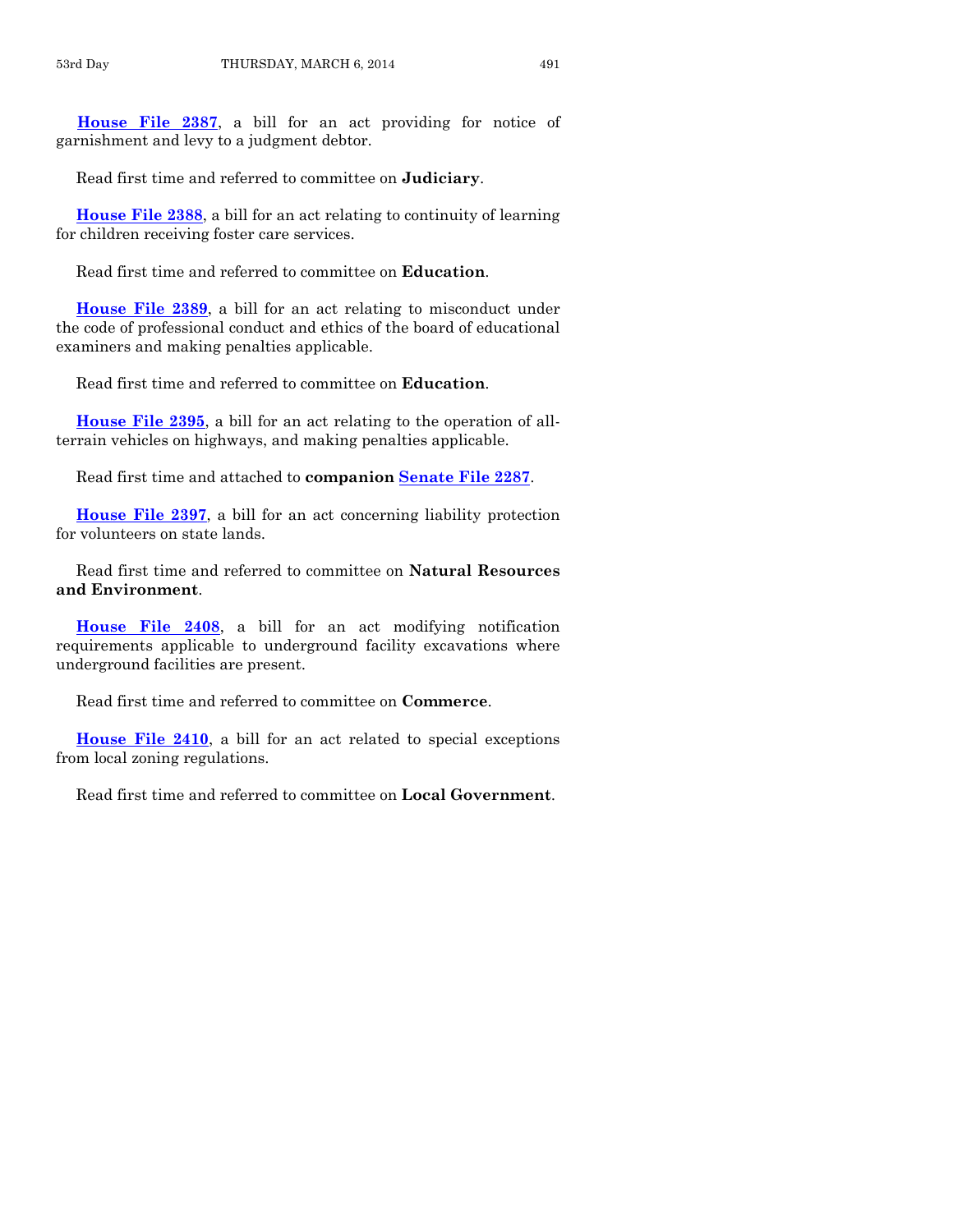**[House File 2417](http://coolice.legis.iowa.gov/Cool-ICE/default.asp?Category=billinfo&Service=Billbook&frame=1&GA=85&hbill=HF2417)**, a bill for an act relating to the redesign of mental health and disabilities services administered by regions comprised of counties.

Read first time and referred to committee on **Human Resources**.

**[House File 2421](http://coolice.legis.iowa.gov/Cool-ICE/default.asp?Category=billinfo&Service=Billbook&frame=1&GA=85&hbill=HF2421)**, a bill for an act relating to transfer of guardianship in child in need of assistance proceedings.

Read first time and attached to **similar [Senate File 2298](http://coolice.legis.iowa.gov/Cool-ICE/default.asp?Category=billinfo&Service=Billbook&frame=1&GA=85&hbill=SF2298)**.

**[House File 2423](http://coolice.legis.iowa.gov/Cool-ICE/default.asp?Category=billinfo&Service=Billbook&frame=1&GA=85&hbill=HF2423)**, a bill for an act relating to statutory corrections which may adjust language to reflect current practices, insert earlier omissions, delete redundancies and inaccuracies, delete temporary language, resolve inconsistencies and conflicts, update ongoing provisions, or remove ambiguities and providing effective and applicability dates.

Read first time and referred to committee on **Judiciary**.

ALSO: That the House has on March 6, 2014, **concurred** in the Senate amendment **and passed** the following bills in which the concurrence of the House was asked:

**[House File 2067](http://coolice.legis.iowa.gov/Cool-ICE/default.asp?Category=billinfo&Service=Billbook&frame=1&GA=85&hbill=HF2067)**, a bill for an act relating to the use of youth spring wild turkey hunting licenses.

**[House File 2297](http://coolice.legis.iowa.gov/Cool-ICE/default.asp?Category=billinfo&Service=Billbook&frame=1&GA=85&hbill=HF2297)**, a bill for an act relating to the regulation of pharmacy benefit managers.

## ADJOURNMENT

On motion of Senator Gronstal, the Senate adjourned at 9:09 a.m. until 1:00 p.m., Monday, March 10, 2014.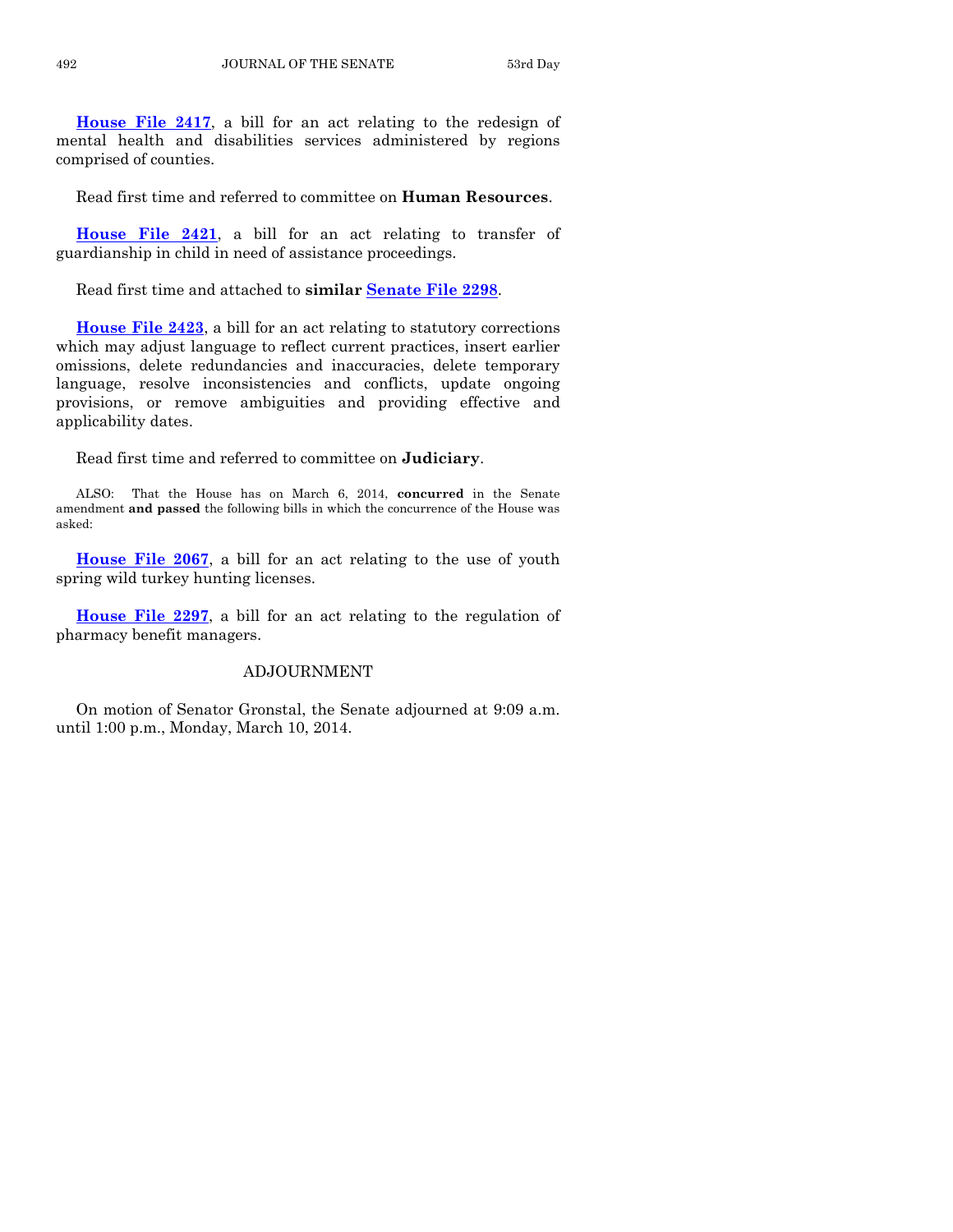## **APPENDIX**

## COMMUNICATIONS RECEIVED

The following communications were received in the office of the Secretary of the Senate and placed on file in the Legislative Services Agency:

#### AUDITOR OF STATE

Report of Recommendations to the Iowa Public Employees' Retirement System 5/20/13–7/12/13, pursuant to Iowa Code section 11.2. Report received on March 6, 2014.

#### LEGISLATIVE SERVICES AGENCY

Integrated Health Care Models and Multi-payer Delivery Systems Study Committee Final Report, pursuant to Iowa Code section 2.43. Report received on March 6, 2014.

## CERTIFICATES OF RECOGNITION

The Secretary of the Senate issued the following certificates of recognition:

Dorothy Nordman, Waterloo – For celebrating her 95th birthday. Senator Dotzler.

Jean Parle, Humboldt – For celebrating her birthday. Senator Beall.

## REPORTS OF COMMITTEE MEETINGS

#### **JUDICIARY**

**Convened:** Thursday, March 6, 2014, 1:30 p.m.

**Members Present:** Hogg, Chair; Courtney, Vice Chair; Schneider, Ranking Member; Boettger, Dvorsky, Garrett, Horn, Petersen, Quirmbach, Sodders, Taylor, Whitver, and Zaun.

**Members Absent:** None.

**Committee Business:** Passed HFs 2132 and 2278; presentation.

**Adjourned:** 1:55 p.m.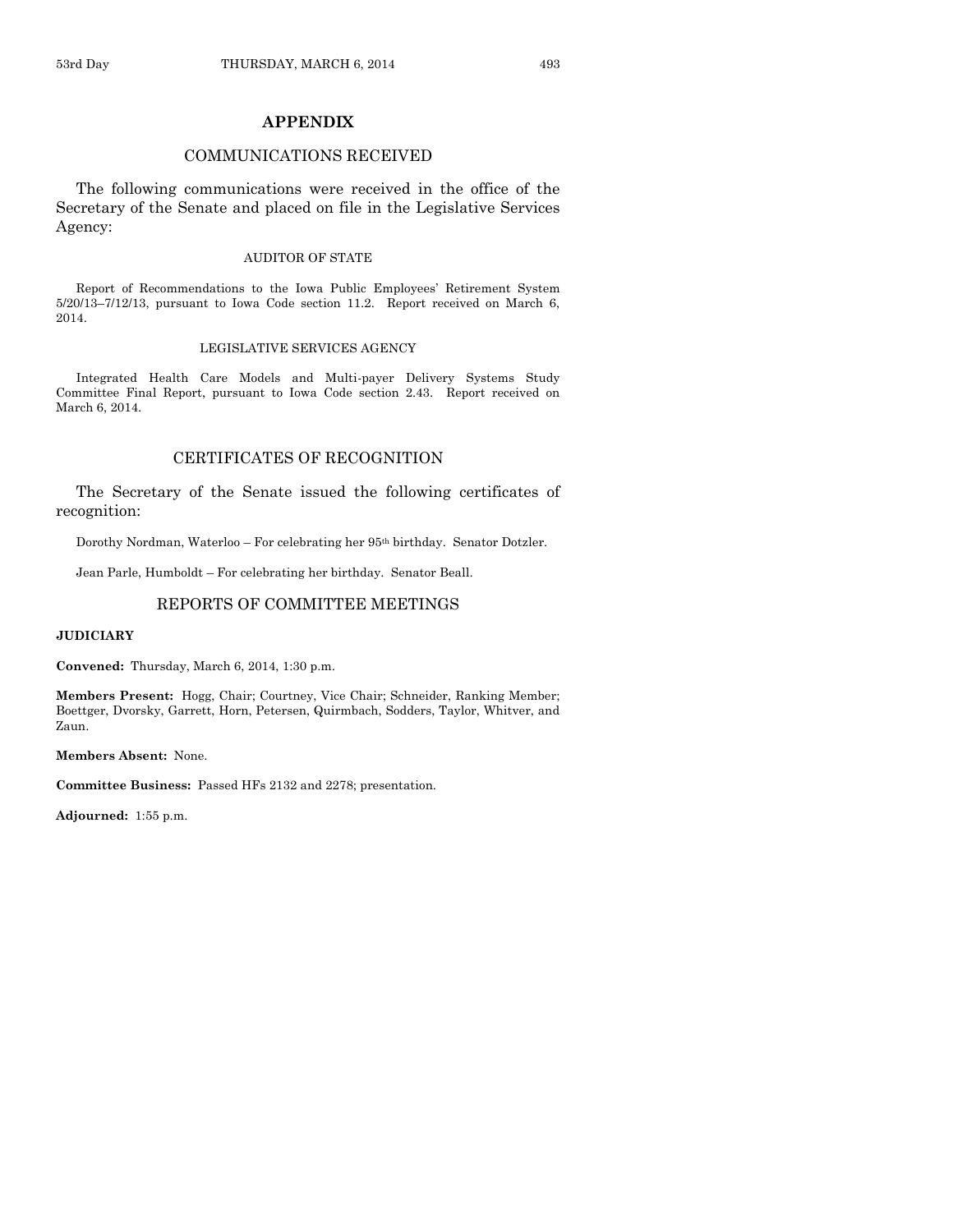#### **STATE GOVERNMENT**

**Convened:** Thursday, March 6, 2014, 1:00 p.m.

**Members Present:** Danielson, Chair; Jochum, Vice Chair; Smith, Ranking Member; Bowman, Chapman, Dearden, Feenstra, Horn, McCoy, Petersen, Schneider and Sodders.

**Members Absent:** Anderson, Bertrand, and Courtney (all excused).

**Committee Business:** Passed [HF 2274.](http://coolice.legis.iowa.gov/Cool-ICE/default.asp?Category=billinfo&Service=Billbook&frame=1&GA=85&hbill=HF2274)

**Adjourned:** 1:10 p.m.

#### **APPROPRIATIONS SUBCOMMITTEE ON HEALTH AND HUMAN SERVICES**

**Convened:** Thursday, March 6, 2014, 10:15 a.m.

**Members Present:** Ragan, Vice Chair; Segebart, Ranking Member; Bolkcom, and Johnson.

**Members Absent:** Hatch, Chair (excused).

**Committee Business:** Budget review.

**Adjourned:** 10:20 a.m.

## **APPROPRIATIONS SUBCOMMITTEE ON JUSTICE SYSTEM**

**Convened:** Thursday, March 6, 2014, 10:00 a.m.

**Members Present:** Courtney, Chair; Hogg, Vice Chair; and Garrett, Ranking Member.

**Members Absent:** Chelgren and Taylor (both excused).

**Committee Business:** Organizational meeting.

**Adjourned:** 10:15 a.m.

## INTRODUCTION OF BILL

**[Senate File 2332](http://coolice.legis.iowa.gov/Cool-ICE/default.asp?Category=billinfo&Service=Billbook&frame=1&GA=85&hbill=SF2332)**, by Schneider, a bill for an act establishing a right to engage in a lawful occupation free from substantial burdens imposed by occupational regulations unless certain conditions are met and providing remedies.

Read first time under Rule 28 and referred to committee on **Judiciary**.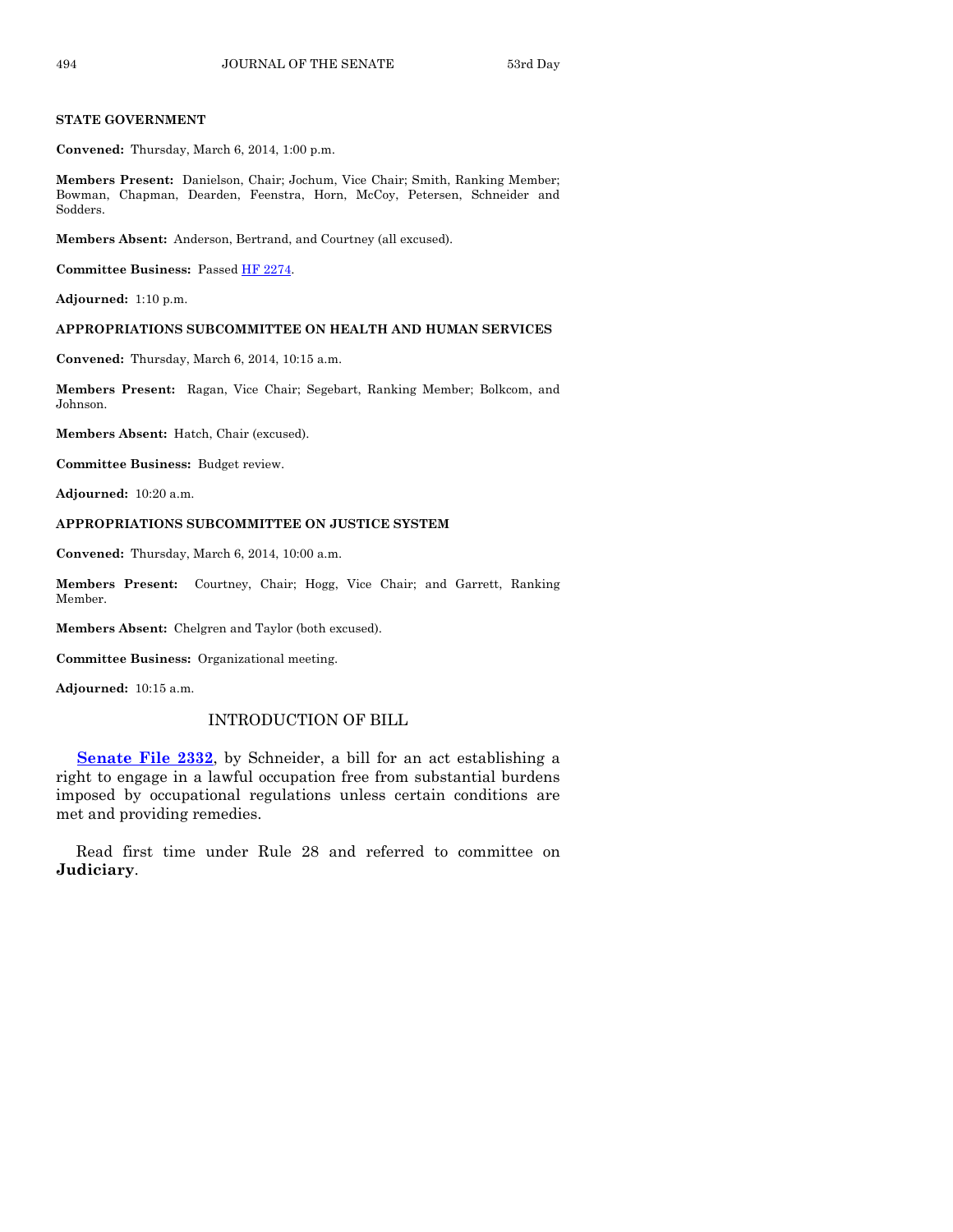## INTRODUCTION OF RESOLUTION

[Senate Resolution 110,](http://coolice.legis.iowa.gov/Cool-ICE/default.asp?Category=billinfo&Service=Billbook&frame=1&GA=85&hbill=SR110) by Quirmbach, Hart, and Whitver, a resolution recognizing March 2014 as Iowa Women's History Month.

Read first time under Rule 28 and referred to committee on **Rules and Administration**.

## SUBCOMMITTEE ASSIGNMENTS

#### **[House File 2174](http://coolice.legis.iowa.gov/Cool-ICE/default.asp?Category=billinfo&Service=Billbook&frame=1&GA=85&hbill=HF2174)**

JUDICIARY: Sodders, Chair; Courtney and Garrett

## **[House File 2387](http://coolice.legis.iowa.gov/Cool-ICE/default.asp?Category=billinfo&Service=Billbook&frame=1&GA=85&hbill=HF2387)**

JUDICIARY: Hogg, Chair; Taylor and Whitver

## **[House File 2423](http://coolice.legis.iowa.gov/Cool-ICE/default.asp?Category=billinfo&Service=Billbook&frame=1&GA=85&hbill=HF2423)**

JUDICIARY: Garrett, Chair; Hogg and Horn

## FINAL COMMITTEE REPORTS OF BILL ACTION

#### **JUDICIARY**

Bill Title: **HOUSE FILE 2132**, a bill for an act establishing the Gideon fellowship program in the office of the state public defender.

#### **Recommendation:** DO PASS.

**Final Vote:** Ayes, 13: Hogg, Courtney, Schneider, Boettger, Dvorsky, Garrett, Horn, Petersen, Quirmbach, Sodders, Taylor, Whitver, and Zaun. Nays, none. Absent, none.

**Fiscal Note:** NOT REQUIRED UNDER JOINT RULE 17.

#### **ALSO:**

**Bill Title:** [HOUSE FILE 2278,](http://coolice.legis.iowa.gov/Cool-ICE/default.asp?Category=billinfo&Service=Billbook&frame=1&GA=85&hbill=HF2278) a bill for an act restricting disclosures of specified information by regional transit districts, and providing a penalty.

#### **Recommendation:** DO PASS.

**Final Vote:** Ayes, 13: Hogg, Courtney, Schneider, Boettger, Dvorsky, Garrett, Horn, Petersen, Quirmbach, Sodders, Taylor, Whitver, and Zaun. Nays, none. Absent, none.

**Fiscal Note:** NOT REQUIRED UNDER JOINT RULE 17.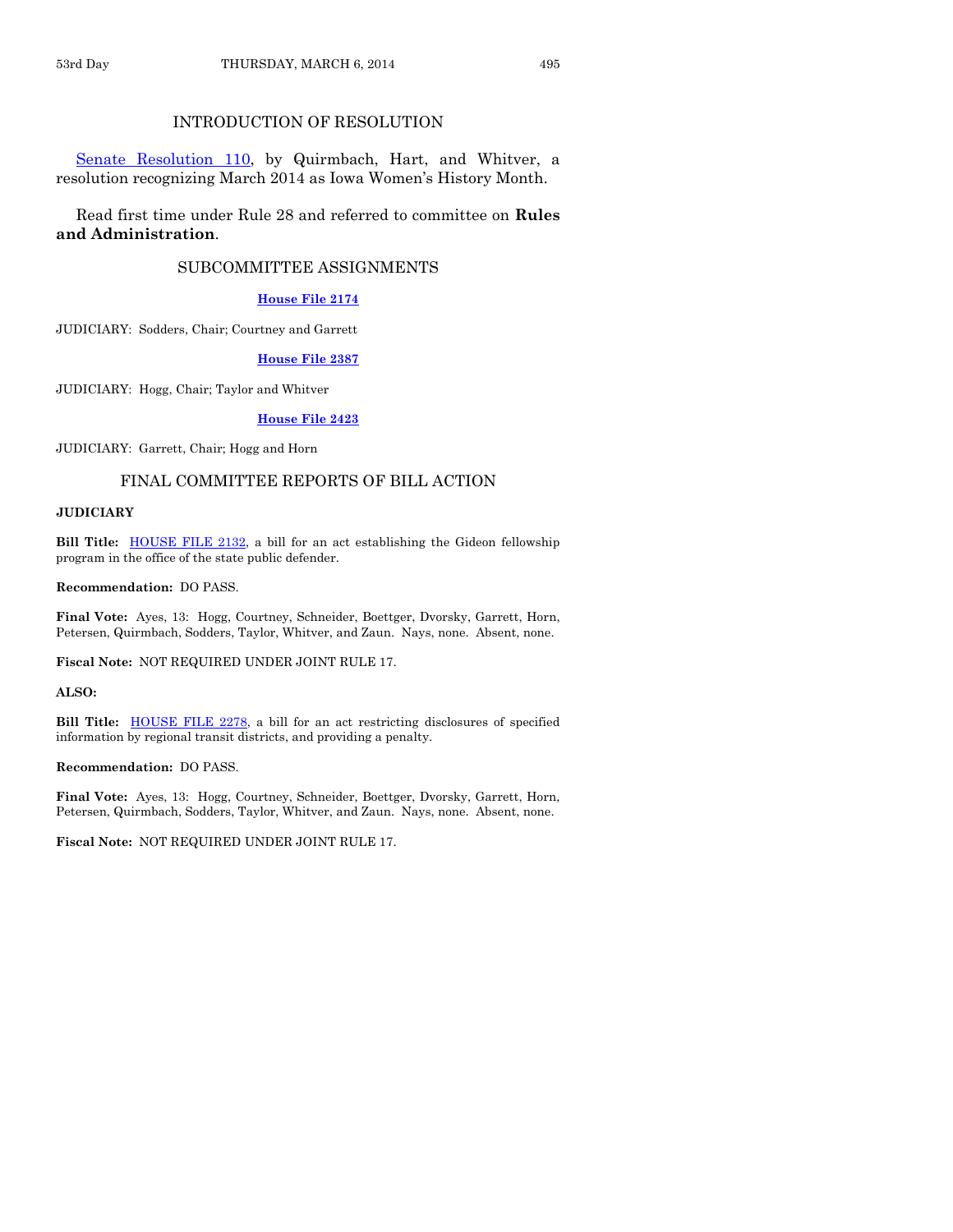#### **STATE GOVERNMENT**

**Bill Title:** [HOUSE FILE 2274,](http://coolice.legis.iowa.gov/Cool-ICE/default.asp?Category=billinfo&Service=Billbook&frame=1&GA=85&hbill=HF2274) a bill for an act concerning notice of fees imposed and collected by state agencies.

#### **Recommendation:** DO PASS.

**Final Vote:** Ayes, 12: Danielson, Jochum, Smith, Bowman, Chapman, Dearden, Feenstra, Horn, McCoy, Petersen, Schneider and Sodders. Nays, none. Absent, 3: Anderson, Bertrand, and Courtney.

**Fiscal Note:** NOT REQUIRED UNDER JOINT RULE 17.

#### **TRANSPORTATION**

**Bill Title:** [HOUSE FILE 2230,](http://coolice.legis.iowa.gov/Cool-ICE/default.asp?Category=billinfo&Service=Billbook&frame=1&GA=85&hbill=HF2230) a bill for an act relating to vehicle permit requirements for equipment used primarily for construction of permanent conservation practices on agricultural land.

#### **Recommendation:** DO PASS.

**Final Vote:** Ayes, 12: Bowman, Beall, Kapucian, Behn, Brase, Breitbach, Danielson, Dearden, Dvorsky, Feenstra, Taylor, and Zumbach. Nays, none. Absent, 1: McCoy.

**Fiscal Note:** NOT REQUIRED UNDER JOINT RULE 17.

## APPOINTMENTS TO BOARDS AND COMMISSIONS

In accordance with Senate Rule 59, the following senators were appointed to subcommittee of standing committee on March 06, 2014, to investigate the appointment and reappointment of the following appointees:

#### **AGRICULTURE**

As members of the Iowa Grain Indemnity Fund Board:

Lori Goetzinger – Bowman, Chair; Brase and Greiner Debra Keller – Taylor, Chair; Sodders and Guth

#### **COMMERCE**

As a member of the Credit Union Review Board:

Janet Pepper – Mathis, Chair; Beall and Anderson

As a member of the Iowa Telecommunications and Technology Commission:

Kelly Dolan Lange – Schoenjahn, Chair; Wilhelm and Anderson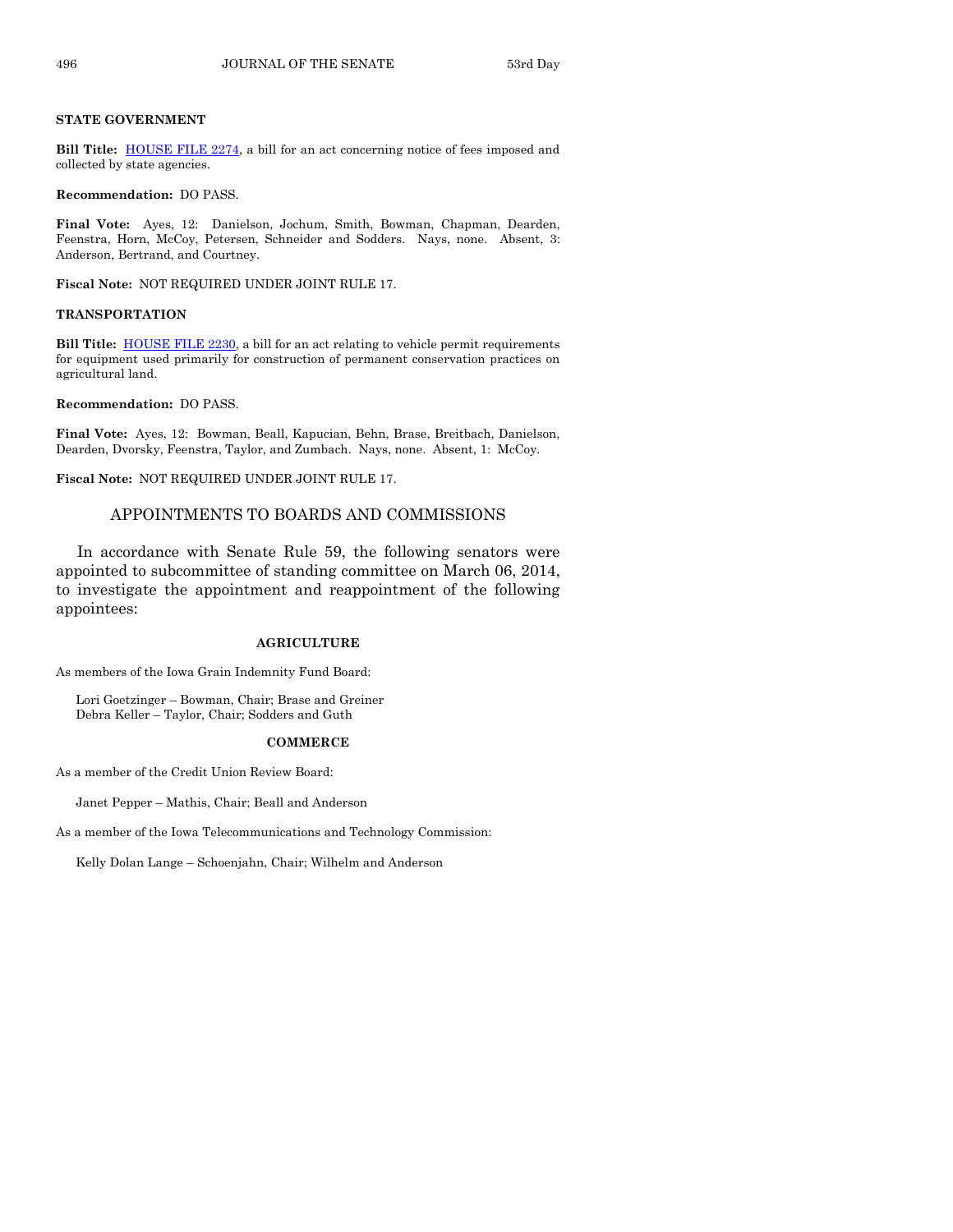#### **ECONOMIC GROWTH**

As a member of the Iowa Capital Investment Board:

Keith Wiggins – Mathis, Chair; Wilhelm and Whitver

As members of the Economic Development Authority:

Dawn Ainger – Mathis, Chair; Wilhelm and Whitver Pete Brownell – Hart, Chair; Bowman and Chelgren Linda Crookham-Hansen – Taylor, Chair; Sodders and Bertrand Christian Murray – Whitver, Chair; Sodders and Wilhelm

As members of the Iowa Great Places Board:

Nick Glew – Mathis, Chair; Bowman and Schneider Ruth Haus – Schneider, Chair; Dotzler and Hart Brent Matthias – Mathis, Chair; Bowman and Schneider Jared McGovern – Bowman, Chair; Taylor and Schneider

#### **EDUCATION**

As members of the Iowa Autism Council:

Rachel Heiss – Beall, Chair; Mathis and Johnson Jeffrey Jennings – Beall, Chair; Mathis and Johnson Angela Logsdon – Beall, Chair; Mathis and Johnson Jan Turbes – Beall, Chair; Mathis and Johnson

As members of the Early Childhood Iowa State Board:

David Arens – Bowman, Chair; Hart and Boettger James Christensen – Bowman, Chair; Hart and Boettger Donald Doudna – Bowman, Chair; Hart and Boettger

As members of the State Board of Education:

Michael Bearden – Hogg, Chair; Schoenjahn and Behn Angela English – Hogg, Chair; Schoenjahn and Behn Brooke Miller – Hogg, Chair; Schoenjahn and Behn Mary Ellen Miller – Hogg, Chair; Schoenjahn and Behn

As members of the Board of Educational Examiners:

Sara Arnold – Schoenjahn, Chair; Hart and Behn Laura Stevens – Schoenjahn, Chair; Hart and Behn

As a member of the Iowa Higher Education Loan Authority:

Marianne Mickelson – Quirmbach, Chair; Beall and Zaun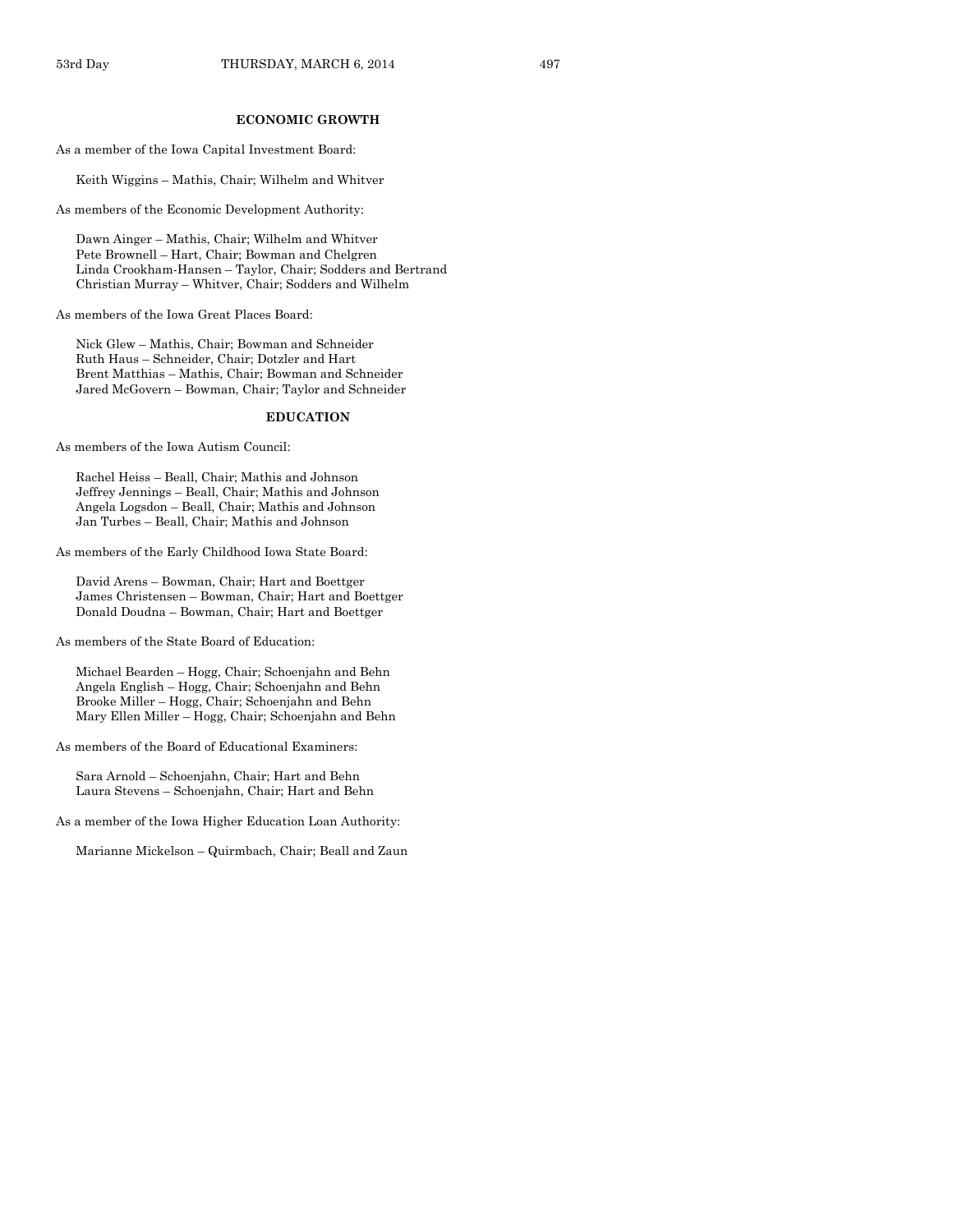As a member of the School Budget Review Committee:

Keith England – Mathis, Chair; Bowman and Sinclair

#### **HUMAN RESOURCES**

As members of the Board of Athletic Training:

Pamela Davis – Dotzler, Chair; Ragan and Segebart Josh Hamann – Dotzler, Chair; Ragan and Segebart Susan Theisen – Dotzler, Chair; Ragan and Segebart

As members of the Board of Behavioral Science:

Donald Gilbert – Jochum, Chair; Quirmbach and Johnson Jeff Kerber – Jochum, Chair; Quirmbach and Johnson Sherill Whisenand – Jochum, Chair; Quirmbach and Johnson

As members of the Child Advocacy Board:

Mark Hargrafen – Mathis, Chair; Wilhelm and Whitver Gerald Magee – Mathis, Chair; Wilhelm and Whitver Beth Myers – Mathis, Chair; Wilhelm and Whitver Michael Steele – Mathis, Chair; Wilhelm and Whitver

As members of the Commission of Persons with Disabilities:

David Bert – Johnson, Chair; Quirmbach and Jochum Laura Herrity – Johnson, Chair; Quirmbach and Jochum Michelle Ray-Michalec – Johnson, Chair; Quirmbach and Jochum Gary Schriver – Ragan, Chair; Bolkcom and Boettger

As members of the Prevention of Disabilities Policy Council:

Craig Cretsinger – Johnson, Chair; Quirmbach and Jochum Gary McDermott – Johnson, Chair; Quirmbach and Jochum

As members of the Healthy and Well Kids in Iowa (HAWK-I) Board:

Joseph Hutter – Ragan, Chair; Bolkcom and Boettger Mary Mincer Hansen – Ragan, Chair; Bolkcom and Boettger

As a member of the Council on Human Services:

Alexa Heffernan – Wilhelm, Chair; Mathis and Whitver

As members of the Commission of Latino Affairs:

Alejandro Pino – Boettger, Chair; Bolkcom and Ragan Gloria Rodriguez – Boettger, Chair; Bolkcom and Ragan Ramon Rodriguez – Boettger, Chair; Bolkcom and Ragan Elle Victoria-Gray – Wilhelm, Chair; Mathis and Whitver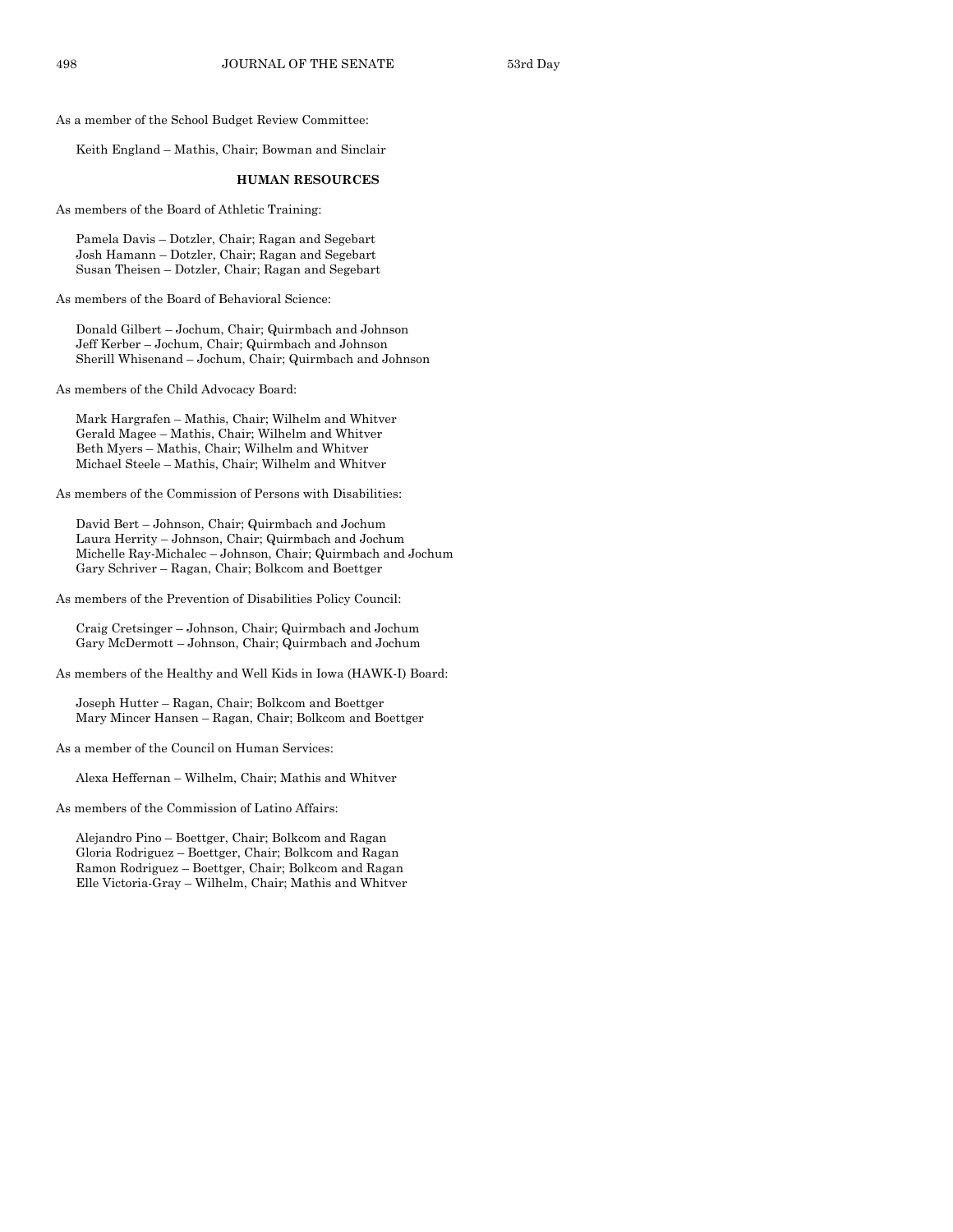As members of the Mental Health and Disability Services Commission:

Thomas Bouska – Bolkcom, Chair; Boettger and Ragan Marsha Edgington – Bolkcom, Chair; Boettger and Ragan Lynn Grobe – Bolkcom, Chair; Boettger and Ragan Chet Hollingshead – Whitver, Chair; Mathis and Wilhelm Kathryn Johnson – Whitver, Chair; Mathis and Wilhelm Geoffrey Lauer – Whitver, Chair; Mathis and Wilhelm Michael Polich – Whitver, Chair; Mathis and Wilhelm

As members of the Board of Sign Language Interpreters and Transliterators:

Cindy Crawford – Segebart, Chair; Ragan and Dotzler Tailyn Kaster – Segebart, Chair; Ragan and Dotzler Brent Welsch – Segebart, Chair; Ragan and Dotzler

As members of the Commission on Tobacco Use Prevention and Control:

Brian Pins – Quirmbach, Chair; Johnson and Jochum Michele Sandquist – Quirmbach, Chair; Johnson and Jochum Mikki Stier – Quirmbach, Chair; Johnson and Jochum

#### **JUDICIARY**

As a member of the Board of Corrections:

Mary Chapman – Dvorsky, Chair; Courtney and Schneider

As members of the Criminal and Juvenile Justice Planning Advisory Council:

Mardi Allen – Taylor, Chair; Quirmbach and Schneider Mary Ingham – Taylor, Chair; Quirmbach and Schneider Mary Kovacevich – Taylor, Chair; Quirmbach and Schneider Michelle Leonard – Taylor, Chair; Quirmbach and Schneider John Spinks Jr. – Taylor, Chair; Quirmbach and Schneider Tony Thompson – Taylor, Chair; Quirmbach and Schneider Thomas Walton – Taylor, Chair; Quirmbach and Schneider

As members of the Iowa Drug Policy Advisory Council:

Matthew Harkin – Sodders, Chair; Horn and Garrett Jason Sandholt – Sodders, Chair; Horn and Garrett

As members of the State Judicial Nominating Commission:

Steve Berger – Hogg, Chair; Horn and Schneider Lance Horbach – Hogg, Chair; Horn and Schneider Patricia (Trish) Roberts – Hogg, Chair; Horn and Schneider

As members of the Iowa Law Enforcement Academy Council:

Lisa Campbell – Petersen, Chair; Taylor and Garrett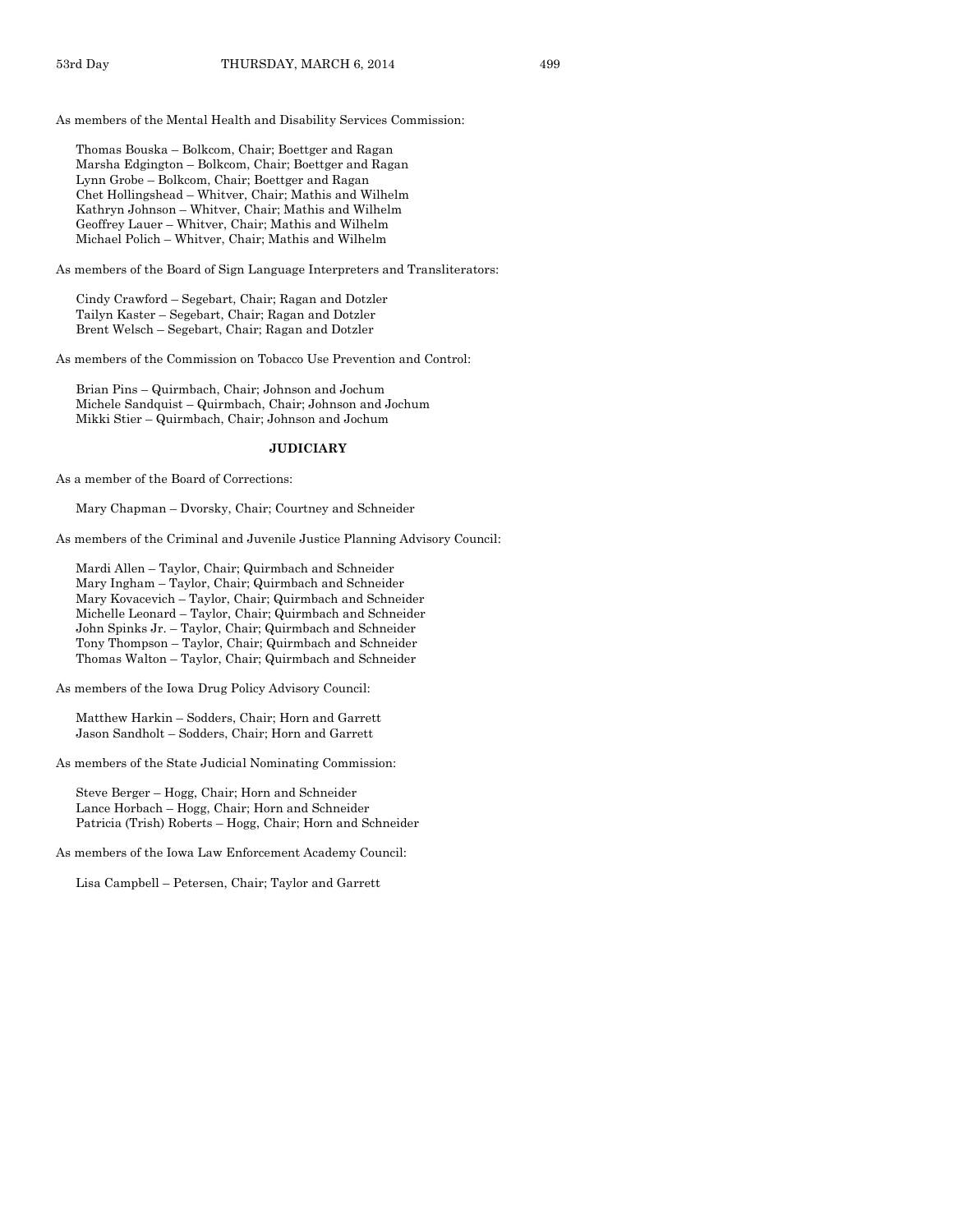Patrick Jackson – Petersen, Chair; Taylor and Garrett Ricardo Martinez II – Petersen, Chair; Taylor and Garrett

As Chairperson of the Board of Parole:

Jason Carlstrom – Hogg, Chair; Courtney and Schneider

As members of the Board of Parole:

Jason Carlstrom – Hogg, Chair; Courtney and Schneider John Hodges – Hogg, Chair; Courtney and Garrett

#### **LABOR AND BUSINESS RELATIONS**

As members of the Employment Appeal Board:

Kim Schmett – Dearden, Chair; Sodders and Anderson Jennifer Wallace – Dotzler, Chair; Dearden and Dix

As members of the Plumbing and Mechanical Systems Examining Board:

Jim Cooper – Brase, Chair; Seng and Dix Carol Crane – Brase, Chair; Sodders and Dix Ken Thornton – Brase, Chair; Sodders and Chapman

As Chair of the Public Employment Relations Board:

James Van Fossen – Sodders, Chair; Brase and Anderson

As a member of the Public Employment Relations Board:

Mike Cormack – Dearden, Chair; Dotzler and Dix

As members of the Iowa Workforce Development Board:

Stacey Andersen – Dotzler, Chair; Sodders and Dix Robert Gilmore – Hatch, Chair; Seng and Chapman Suzanne Kmet – Dearden, Chair; Dotzler and Anderson John Krogman – Seng, Chair; Hatch and Chapman Norene Mostkoff – Dotzler, Chair; Sodders and Chapman

## **LOCAL GOVERNMENT**

As members of the City Development Board:

Sarah Beatty – Taylor, Chair; Brase and Chelgren Dennis Plautz – Guth, Chair; Brase and Hart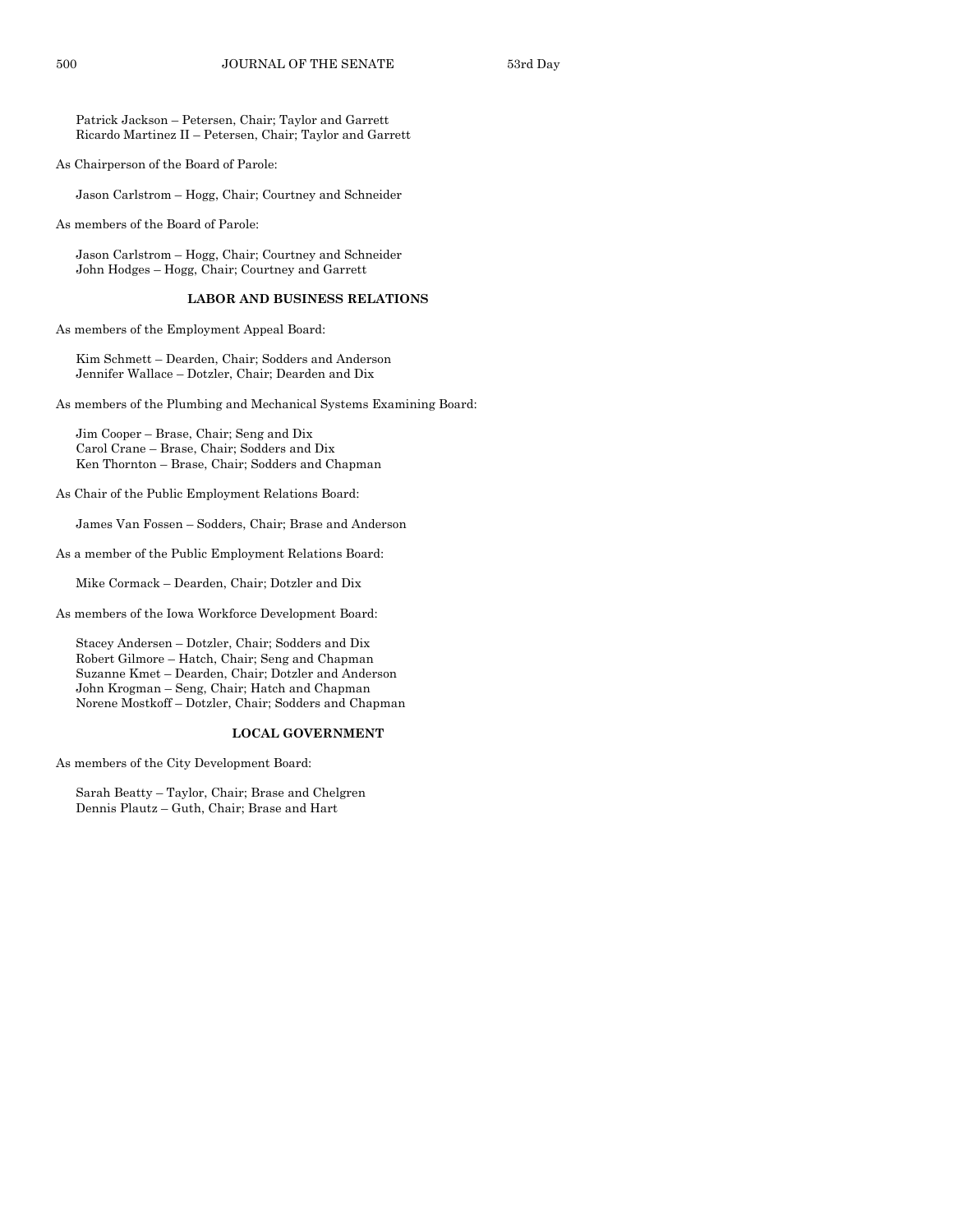As members of the Mental Health Risk Pool Board:

Teresa Kanning – Sinclair, Chair; Taylor and Hart Peggy Rice – Sinclair, Chair; Hart and Brase Shane Walter – Hart, Chair; Taylor and Guth

#### **NATURAL RESOURCES AND ENVIRONMENT**

As members of the Flood Mitigation Board:

Ronald Herrig – Hogg, Chair; Bolkcom and Zumbach Amy Kaleita – Hogg, Chair; Bolkcom and Zumbach

As members of the Renewable Fuel Infrastructure Board:

Randy Olson – Brase, Chair; Seng and Greiner Kenneth Pangburn – Brase, Chair; Seng and Greiner Brian Wiegert – Brase, Chair; Seng and Greiner

#### **STATE GOVERNMENT**

As members of the Accountancy Examining Board:

Shelley Laracuente – McCoy, Chair; Dearden and Smith Dale Leibfried – McCoy, Chair; Dearden and Smith

As members of the Commission on the Status of African Americans:

Veronica Sutton – Horn, Chair; Bowman and Schneider Madai Taylor – Horn, Chair; Bowman and Schneider

As Administrator of the Alcoholic Beverages Division:

Stephen Larson – Danielson, Chair; Horn and Schneider

As a member of the Alcoholic Beverages Commission:

Gary Nystrom – Danielson, Chair; Horn and Schneider

As members of the Architectural Examining Board:

Tandi Dausener – Sodders, Chair; McCoy and Schneider Tyler Kamerman – Sodders, Chair; McCoy and Schneider Jerry Purdy – Sodders, Chair; McCoy and Schneider

As members of the Commission of Asian and Pacific Islander Affairs:

George Youi Sayavong – Jochum, Chair; Sodders and Schneider Karlai Thornburg – Jochum, Chair; Sodders and Schneider Michelle Yoshimura – Jochum, Chair; Sodders and Schneider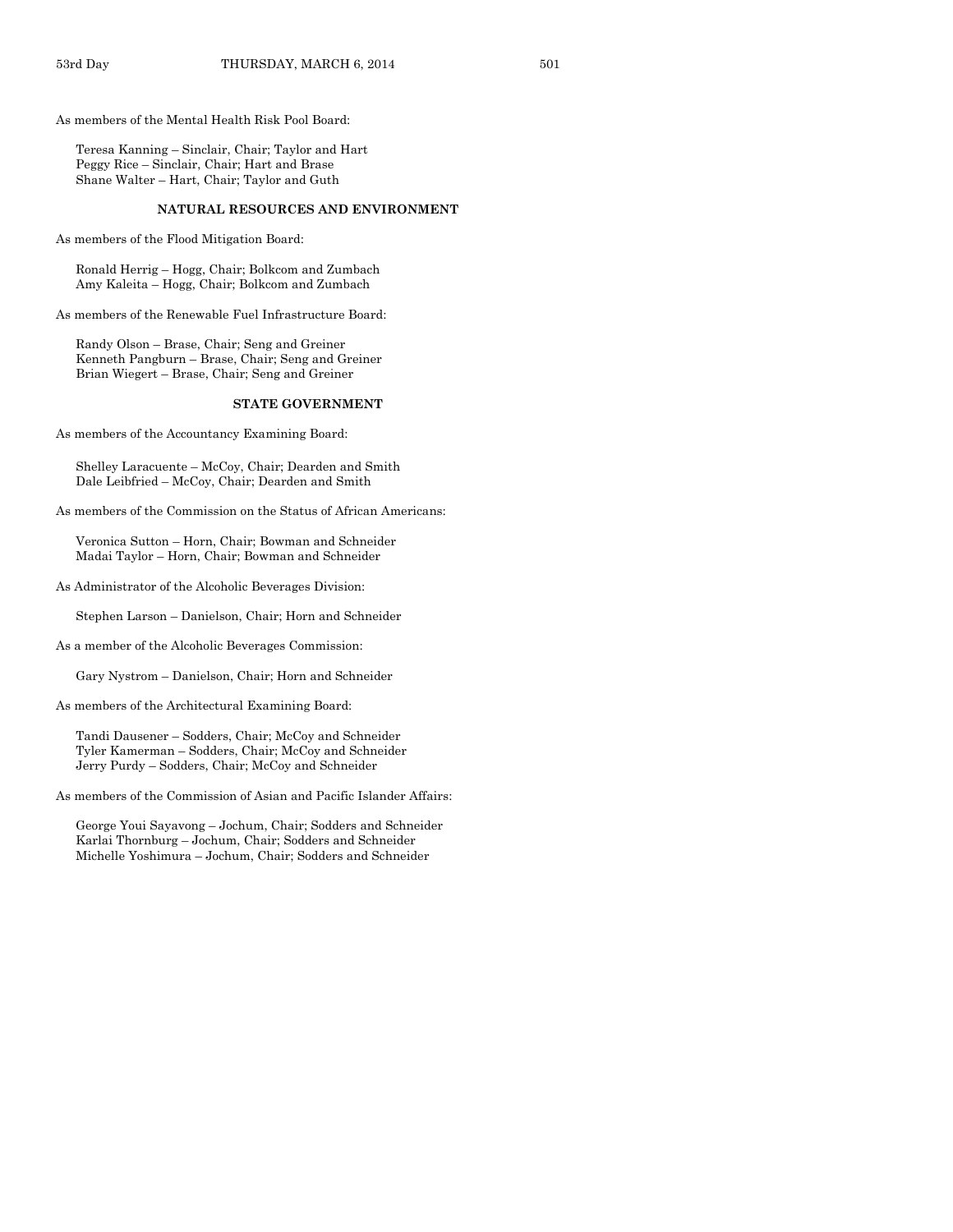As a member of the Board of Barbering:

John Anderson – Bowman, Chair; Dearden and Schneider

As a member of the Commission for the Blind:

Peggy Elliot – Jochum, Chair; Sodders and Anderson

As members of the Boiler and Pressure Vessel Board:

Frank Ballantini – Dearden, Chair; Courtney and Anderson Thomas Dye – Dearden, Chair; Courtney and Anderson Lynne Rush – Dearden, Chair; Courtney and Anderson

As members of the Board of Chiropractic:

Rex Jones – Courtney, Chair; Petersen and Smith Lorraine May – Courtney, Chair; Petersen and Smith Nancy Netolicky – Courtney, Chair; Petersen and Smith

As members of the Commission on Community Action Agencies:

Anna Brown – Jochum, Chair; Petersen and Anderson Tom Quiner – Jochum, Chair; Petersen and Anderson Mary Whisenand – Jochum, Chair; Petersen and Anderson

As members of the Board of Cosmetology Arts and Sciences:

Mary Clausen – Horn, Chair; Bowman and Anderson Jacquelyn Hein – Horn, Chair; Bowman and Anderson Lois Leytem – Horn, Chair; Bowman and Anderson Jeffrey Porter – Horn, Chair; Bowman and Anderson Nicole Russell – Horn, Chair; Bowman and Anderson

As a member of the Commission of Deaf Services:

Martha Meyer – McCoy, Chair; Horn and Smith

As members of the Board of Dentistry:

Steven Fuller – Petersen, Chair; Dearden and Smith Mary Kelly Grief – Petersen, Chair; Dearden and Smith Diane Meier – Petersen, Chair; Dearden and Smith

As members of the Board of Dietetics:

Daniel Deutschman – Petersen, Chair; Dearden and Feenstra Stacey Loftus – Petersen, Chair; Dearden and Feenstra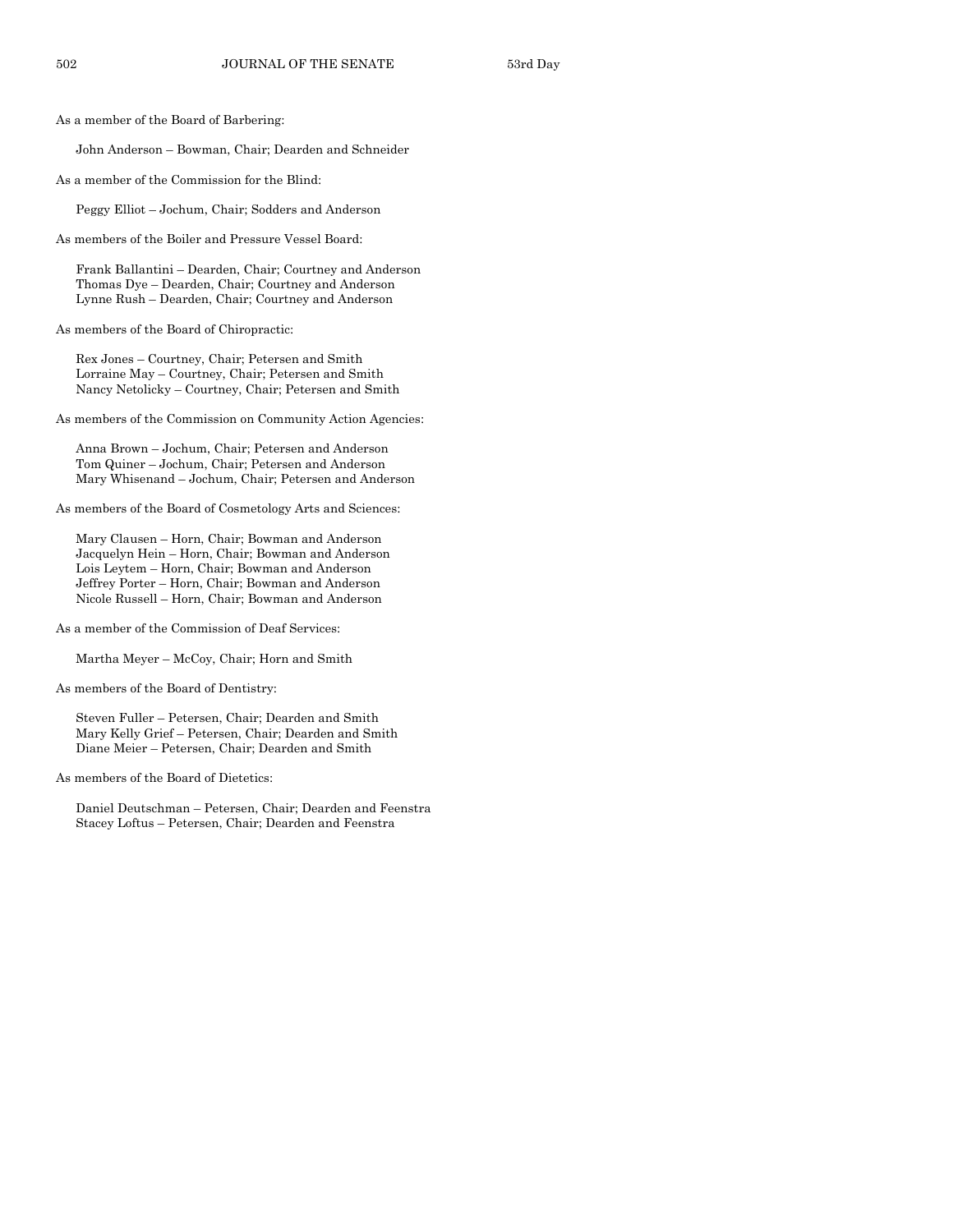As members of the Elevator Safety Board:

Justin Carleton – Courtney, Chair; Bowman and Feenstra Jeremy Musil – Courtney, Chair; Bowman and Feenstra

As members of the Engineering and Land Surveying Examining Board:

Robert Fairfax – Sodders, Chair; Courtney and Feenstra Rita Perea – Sodders, Chair; Courtney and Feenstra Jerry Shellberg – Sodders, Chair; Courtney and Feenstra Marlon Vogt – Sodders, Chair; Courtney and Feenstra

As members of the Board of Hearing Aid Dispensers:

Catherine Dangelser – Dearden, Chair; Jochum and Feenstra Jon McAvoy – Dearden, Chair; Jochum and Feenstra

As members of the Interior Design Examining Board:

Dorothy Fowles – Dearden, Chair; Jochum and Feenstra Scott Hatfield – Dearden, Chair; Jochum and Feenstra

As a member of the Landscape Architectural Examining Board:

Jonathan Martin – Sodders, Chair; Petersen and Feenstra

As members of the Iowa Lottery Authority Board of Directors:

Michael Klappholz – Danielson, Chair; Horn and Feenstra Ying Sa – Danielson, Chair; Horn and Feenstra

As members of the Board of Massage Therapy:

Bruce Bockoven – McCoy, Chair; Sodders and Bertrand David Edwards – McCoy, Chair; Sodders and Bertrand Jill Ellsworth – McCoy, Chair; Sodders and Bertrand Robert Johnson – McCoy, Chair; Sodders and Bertrand

As members of the Board of Medicine:

Ronald Cheney – Jochum, Chair; Petersen and Smith Diane Clark – Jochum, Chair; Petersen and Feenstra Diane Cortese – Jochum, Chair; Petersen and Feenstra Hamed Tewfik – Jochum, Chair; Petersen and Feenstra

As members of the Board of Mortuary Science:

Rebecca Ervin – Sodders, Chair; Courtney and Chapman Todd Kale – Sodders, Chair; Courtney and Chapman Carl Linge – Sodders, Chair; Courtney and Chapman Martin Mitchell – Sodders, Chair; Courtney and Chapman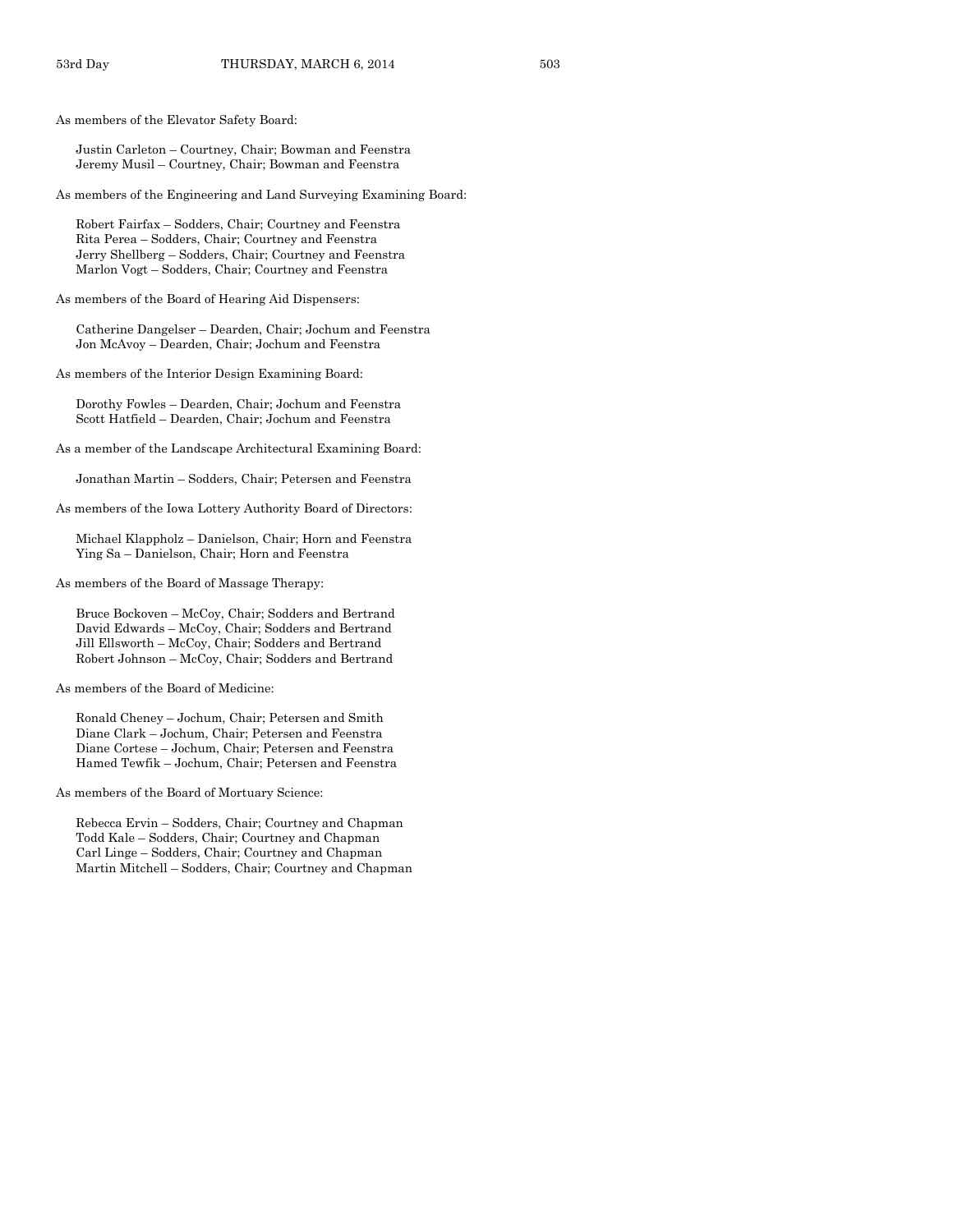As members of the Board of Nursing:

Debra Larson – McCoy, Chair; Bowman and Chapman LeRoy Strohman – McCoy, Chair; Bowman and Chapman Gwen Suntken – McCoy, Chair; Bowman and Chapman

As members of the Board of Nursing Home Administrators:

Daniel Boor – McCoy, Chair; Bowman and Chapman Michael Jenison – McCoy, Chair; Bowman and Chapman

As members of the Board of Optometry:

Scott Ihrke – McCoy, Chair; Bowman and Chapman Michael Portz – McCoy, Chair; Bowman and Chapman Jacqueline (Jackie) Pullen – McCoy, Chair; Bowman and Chapman

As a member of the Peace Officers' Retirement, Accident, and Disability System Trustee:

Chris Mayer – Danielson, Chair; Horn and Smith

As members of the Board of Pharmacy:

LaDonna Gratias – Danielson, Chair; Bowman and Chapman Edward Maier – Danielson, Chair; Bowman and Chapman James Miller – Danielson, Chair; Bowman and Chapman

As members of the Board of Physical and Occupational Therapy:

Bradley Earp – Petersen, Chair; Jochum and Chapman Rachel Judisch – Petersen, Chair; Jochum and Chapman Craig Newton – Petersen, Chair; Jochum and Chapman Melinda Shetler – Petersen, Chair; Jochum and Chapman

As members of the Board of Physician Assistants:

Jon Ahrendsen – Horn, Chair; Courtney and Chapman Peter Stopulos – Horn, Chair; Courtney and Chapman

As members of the Board of Podiatry:

John Bennett – Horn, Chair; Courtney and Chapman Gerald Edgar – Horn, Chair; Courtney and Chapman

As members of the Board of Psychology:

Sarah Henderson – Sodders, Chair; Dearden and Anderson Adam Kurth – Sodders, Chair; Dearden and Anderson Ralph Scott – Sodders, Chair; Dearden and Anderson Heidi Vermeer-Quist – Sodders, Chair; Dearden and Anderson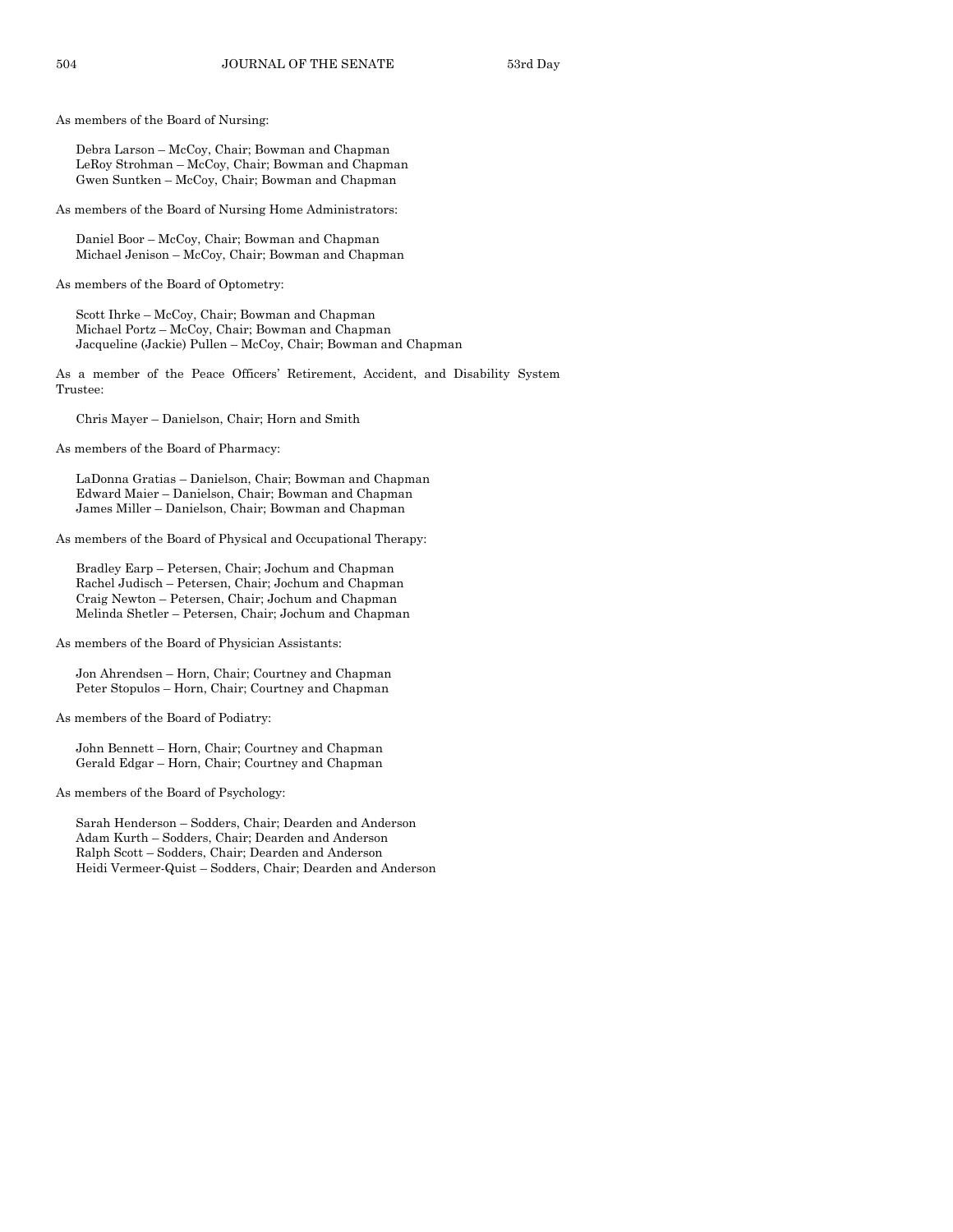As members of the Iowa Public Information Board:

Anthony Gaughan – Danielson, Chair; Bowman and Smith Jo Martin – Danielson, Chair; Bowman and Smith Gary Mohr – Danielson, Chair; Bowman and Smith William Monroe – Danielson, Chair; Bowman and Smith Suzan Stewart – Danielson, Chair; Bowman and Smith

As Administrator of the State Racing and Gaming Commission:

Brian Ohorilko – Danielson, Chair; Horn and Smith

As members of the State Racing and Gaming Commission:

Carl Heinrich – Danielson, Chair; Horn and Smith Jeffrey Lamberti – Danielson, Chair; Horn and Smith

As members of the Real Estate Appraiser Examining Board:

Gene Nelsen – Jochum, Chair; Sodders and Smith Caryl Swaim – Jochum, Chair; Sodders and Smith

As members of the Real Estate Commission:

Janet DeMott – Jochum, Chair; Sodders and Smith John Goede – Jochum, Chair; Sodders and Smith Helen Kimes – Jochum, Chair; Sodders and Smith Michael Telford – Jochum, Chair; Sodders and Smith

As members of the Board of Respiratory Care:

Gregory Hicklin – Danielson, Chair; Courtney and Chapman Erik Olesen – Danielson, Chair; Courtney and Chapman

As members of the Board of Social Work:

Mark Hudson – Petersen, Chair; Dearden and Feenstra Cynthia Schuman – Petersen, Chair; Dearden and Feenstra

As members of the Board of Speech Pathology and Audiology:

Ryan Austin – Petersen, Chair; Dearden and Feenstra Alison Lemke – Petersen, Chair; Dearden and Feenstra

As a member of the Technology Advisory Council:

Leann Jacobsen – Danielson, Chair; Petersen and Feenstra

As members of the Iowa Board of Veterinary Medicine:

Keith Leonard – Courtney, Chair; Bowman and Feenstra Ann Werner – Courtney, Chair; Bowman and Feenstra